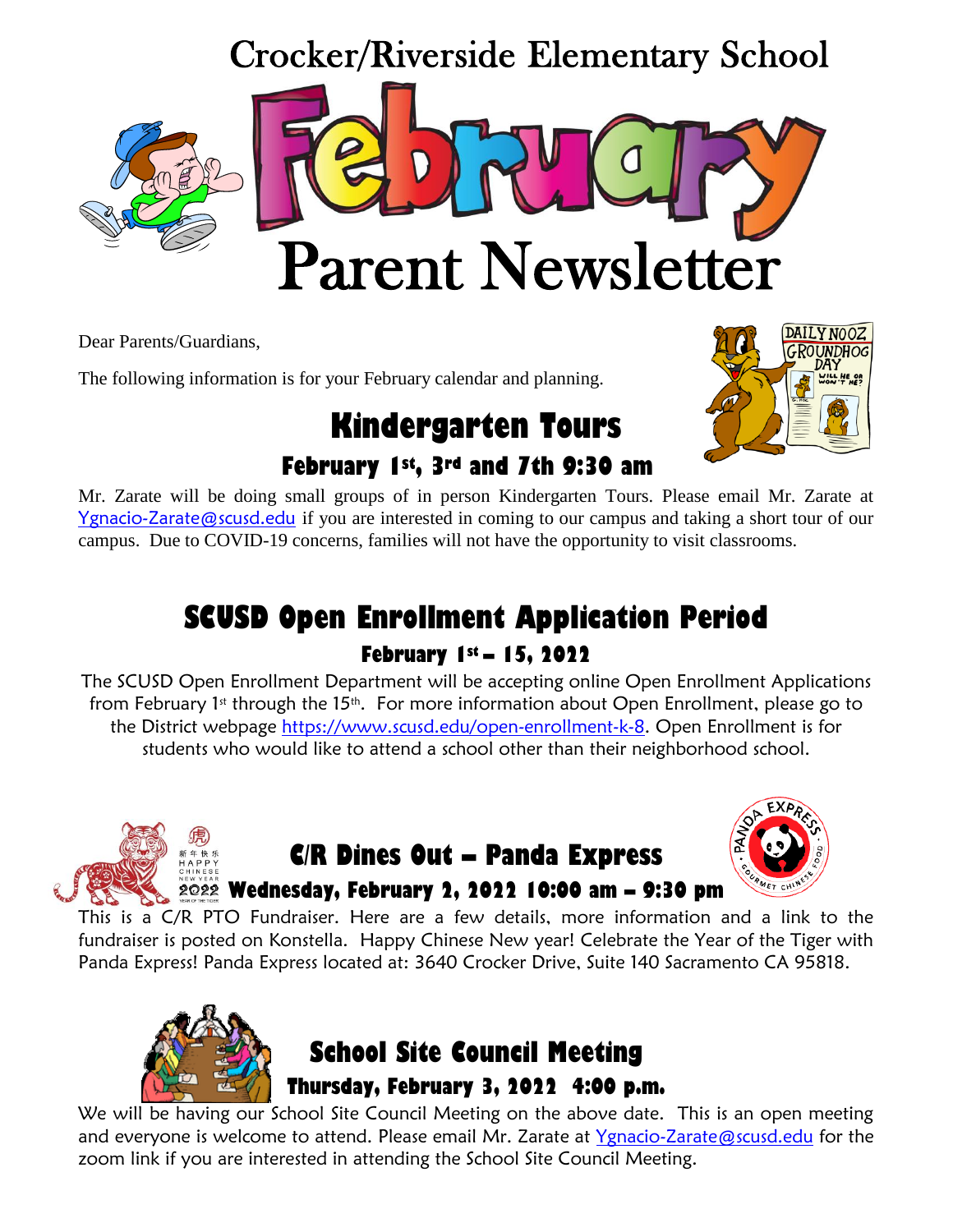**Lincoln Day Holiday** 

**Monday, February 14, 2022** NO SCHOOL





#### **President's Day Holiday/Washington's Day Monday, February 21, 2022** NO SCHOOL

# **Weekly Surveillance Testing Every Friday**

Just a reminder, all K-6<sup>th</sup> grade students that are not <u>fully vaccinated</u> will undergo weekly surveillance COVID-19 testing every Friday if their Parents/guardians has registered them for COVID-19 testing at the following link [https://my.primary.health/r/scusd-edu?registration.](https://my.primary.health/r/scusd-edu?registration) If you do not want your child to test weekly, please notify the school office in writing, but please note that all non-vaccinated students will be required to test regularly after February 28<sup>th</sup>. If you have any questions regarding the surveillance testing program, please feel free to email Mr. Zarate at [Ygnacio-zarate@scusd.edu](mailto:Ygnacio-zarate@scusd.edu) or call the school office. If you have questions about SCUSD's vaccination/testing mandates, please visit: [https://www.scusd.edu/covid-19-vaccination](https://www.scusd.edu/covid-19-vaccination-requirement-faq)[requirement-faq.](https://www.scusd.edu/covid-19-vaccination-requirement-faq)

If your student has received their first and/or second COVID-19 vaccination, and you have not reported your students vaccination status to the school District, please complete the process by go to this link [www.scusd.edu/reportvaccine](http://www.scusd.edu/reportvaccine) and click on "Report Student Vaccine Status".

# **WE CURRENTLY HAVE SPACE IN GRADES 1-6**

**Do you have neighbors in private or other schools that would like to attend Crocker/Riverside? We are currently accepting neighborhood students in grades 1-6. For more information, call 916-395-4535.**

# **2022/2023 Student Permits**

Intra/Inter District Permits for the 2022/2023 school year will be available and accepted at the District Enrollment Center from April 1st through May 2, 2022 only. If you have moved out of Crocker/Riverside's school attendance boundaries you will need to complete a student permit during the student permit window in April/May at [www.scusd.edu/enrollment-center-k-12](http://www.scusd.edu/enrollment-center-k-12)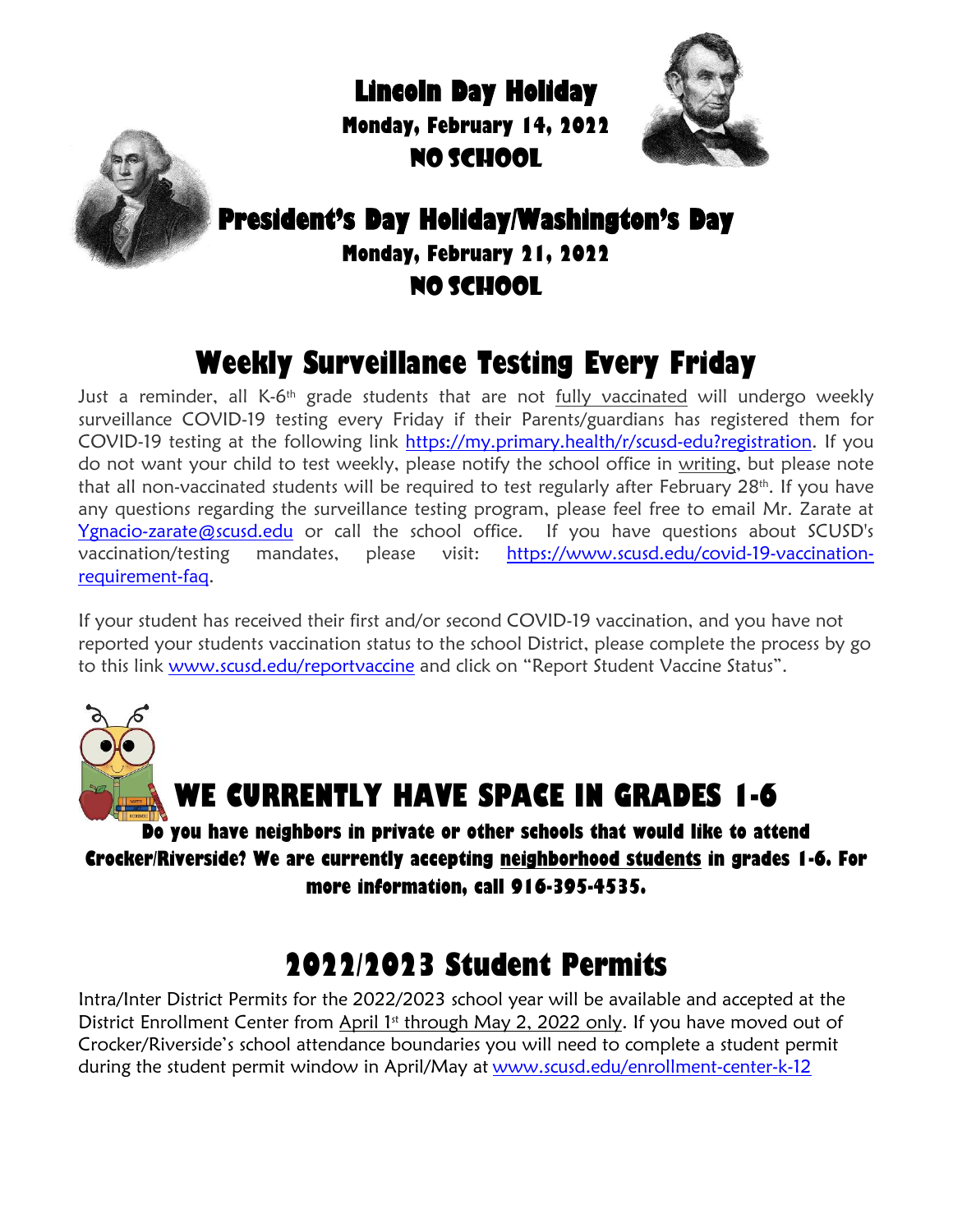

This information applies to everyone. Thank you for your cooperation.

#### **The parking lot is for STAFF ONLY!!**

- **Do not drive, bike or walk through the parking lot.**
- Walk on sidewalks *not* through the parking lot.
- **Use the crosswalk. DO NOT JAYWALK.**
- Do not double park in front of the school (Riverside Blvd)
- Drop and Go zone in front of school. **Keep moving!**
- No parked cars: you can be ticketed.



Please be courteous to our neighbor's. Don't pull into/block driveways or move their garbage cans, find another place to park!!

**• Red zone** for buses only!



Thank you for setting a good example for all our students by being considerate and thoughtful of others and keeping our neighborhood and school safe for everyone.

## **A mandatory school uniform policy is in effect at Crocker/Riverside**



#### **MANDATORY UNIFORM POLICY:**

- **Bottoms-**Must be a dark color, navy blue, denim jeans, sweatpants, shorts, or skirts. Bagginess (more than one size larger), sagging, or oversized pants are not allowed. Pants that are torn, ripped, or have holes, are not allowed. Shorts or skirts must be at least fingertip length. Leggings are not acceptable as pants.
- **Tops** Must be **solid** white, navy, or red (no logos). Crocker/Riverside spirit wear is also proper. Tank tops or undershirts are not considered uniform tops. **Straps on tops must be at least three fingers wide.** Spaghetti straps are not permitted. Tops must cover the midriff at all times.
- **Jumpers/Dresses**  Solid Navy Blue
- Shoes must have low heels, no higher than one inch. Flip flops or other shoes without a back strap are a safety concern during P.E. Coats and shoes can be any color.

#### **INAPPROPRIATE DRESS:**

- Students are expected to dress appropriately for school every day, **including non-uniform days**. The last Friday of every school month is a non-uniform day. The following is considered inappropriate dress:
- Baggies (baggy pants or shirts with inappropriate pictures, slogans, or logos depicting or advocating violence, hate, obscenity, or gang-related material)
- Leggings worn as pants
- Bicycle shorts, cut-offs, holes in knees or anywhere, and untailored shorts
- Bare midriff or see-through shirts/blouses or tank tops
- Flip flop style sandals, any shoe without heel straps, backs, open toes, high heels (1 inch or higher), stilts, clogs, cleats or spikes, wheelies, and sandals.
- Glitter on faces and make-up.
- Hats/visors (in class), bandanas